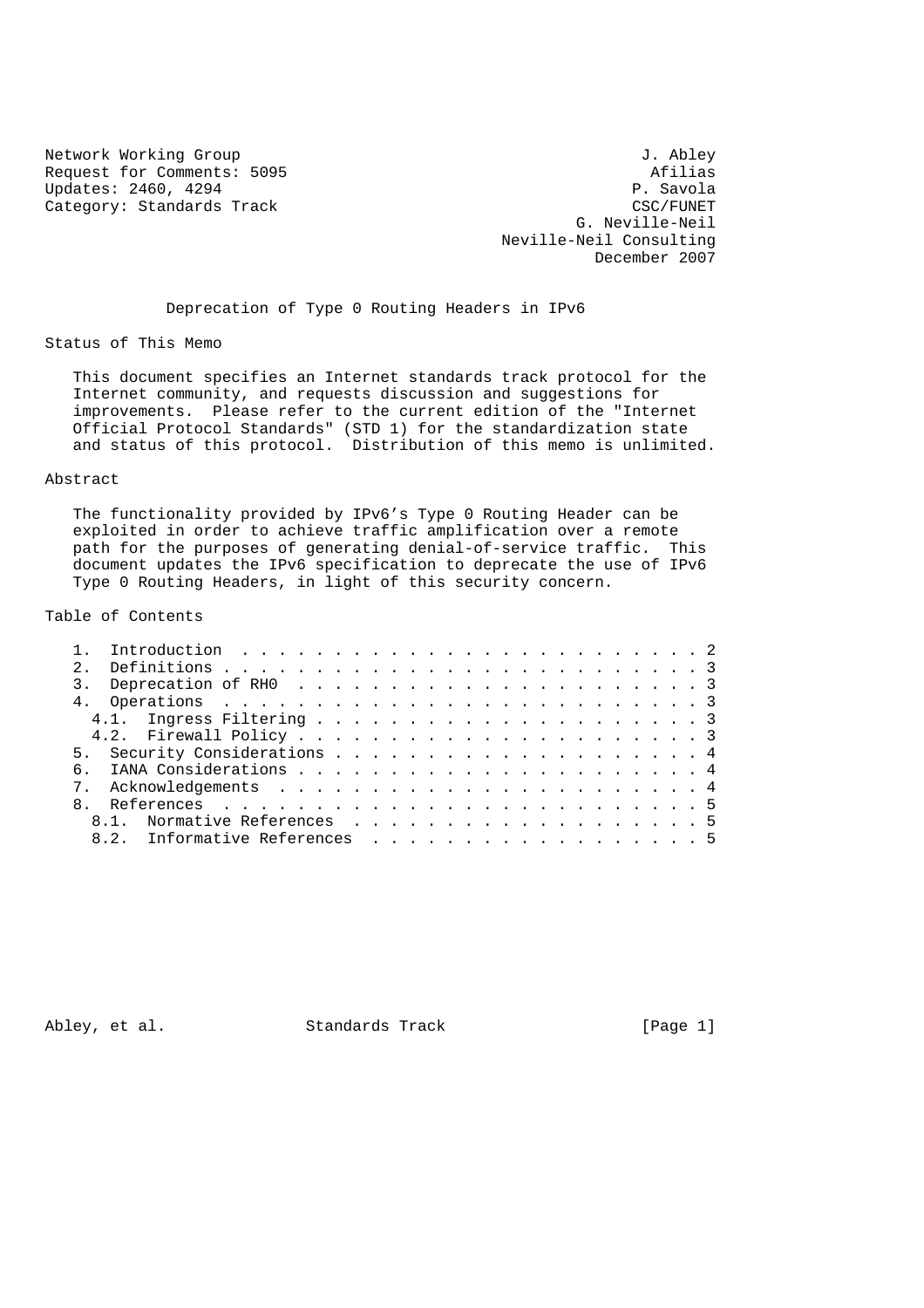#### 1. Introduction

 [RFC2460] defines an IPv6 extension header called "Routing Header", identified by a Next Header value of 43 in the immediately preceding header. A particular Routing Header subtype denoted as "Type 0" is also defined. Type 0 Routing Headers are referred to as "RH0" in this document.

 A single RH0 may contain multiple intermediate node addresses, and the same address may be included more than once in the same RH0. This allows a packet to be constructed such that it will oscillate between two RH0-processing hosts or routers many times. This allows a stream of packets from an attacker to be amplified along the path between two remote routers, which could be used to cause congestion along arbitrary remote paths and hence act as a denial-of-service mechanism. An 88-fold amplification has been demonstrated using this technique [CanSecWest07].

 This attack is particularly serious in that it affects the entire path between the two exploited nodes, not only the nodes themselves or their local networks. Analogous functionality may be found in the IPv4 source route option, but the opportunities for abuse are greater with RH0 due to the ability to specify many more intermediate node addresses in each packet.

 The severity of this threat is considered to be sufficient to warrant deprecation of RH0 entirely. A side effect is that this also eliminates benign RH0 use-cases; however, such applications may be facilitated by future Routing Header specifications.

 Potential problems with RH0 were identified in 2001 [Security]. In 2002 a proposal was made to restrict Routing Header processing in hosts [Hosts]. These efforts resulted in the modification of the Mobile IPv6 specification to use the type 2 Routing Header instead of RH0 [RFC3775]. Vishwas Manral identified various risks associated with RH0 in 2006 including the amplification attack; several of these vulnerabilities (together with other issues) were later documented in [RFC4942].

 A treatment of the operational security implications of RH0 was presented by Philippe Biondi and Arnaud Ebalard at the CanSecWest conference in Vancouver, 2007 [CanSecWest07]. This presentation resulted in widespread publicity for the risks associated with RH0.

This document updates [RFC2460] and [RFC4294].

Abley, et al. Standards Track [Page 2]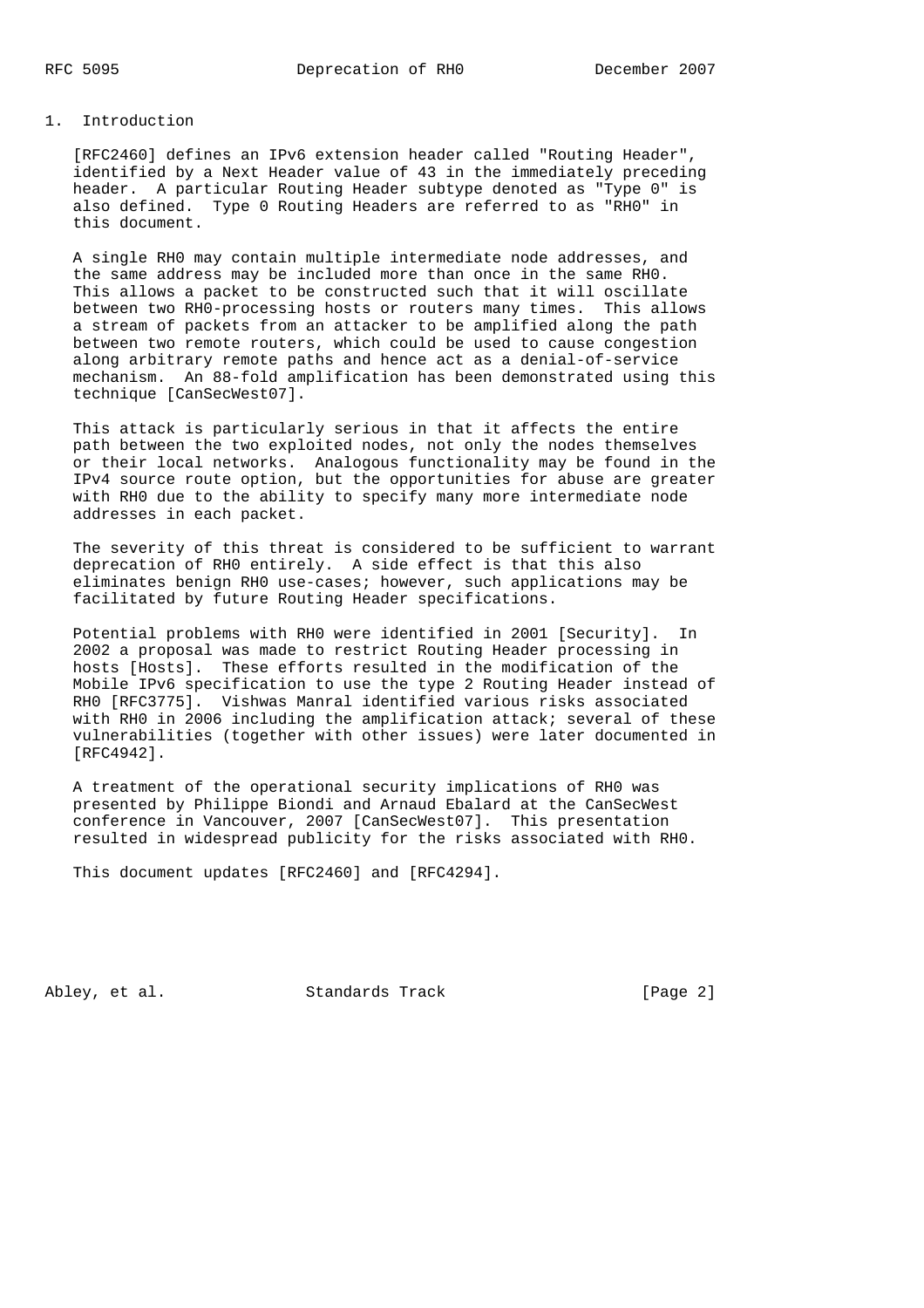### 2. Definitions

 RH0 in this document denotes the IPv6 Extension Header type 43 ("Routing Header") variant 0 ("Type 0 Routing Header"), as defined in [RFC2460].

 The key words "MUST", "MUST NOT", "REQUIRED", "SHALL", "SHALL NOT", "SHOULD", "SHOULD NOT", "RECOMMENDED", "MAY", and "OPTIONAL" in this document are to be interpreted as described in [RFC2119].

3. Deprecation of RH0

 An IPv6 node that receives a packet with a destination address assigned to it and that contains an RH0 extension header MUST NOT execute the algorithm specified in the latter part of Section 4.4 of [RFC2460] for RH0. Instead, such packets MUST be processed according to the behaviour specified in Section 4.4 of [RFC2460] for a datagram that includes an unrecognised Routing Type value, namely:

 If Segments Left is zero, the node must ignore the Routing header and proceed to process the next header in the packet, whose type is identified by the Next Header field in the Routing header.

 If Segments Left is non-zero, the node must discard the packet and send an ICMP Parameter Problem, Code 0, message to the packet's Source Address, pointing to the unrecognized Routing Type.

 IPv6 implementations are no longer required to implement RH0 in any way.

- 4. Operations
- 4.1. Ingress Filtering

 It is to be expected that it will take some time before all IPv6 nodes are updated to remove support for RH0. Some of the uses of RH0 described in [CanSecWest07] can be mitigated using ingress filtering, as recommended in [RFC2827] and [RFC3704].

 A site security policy intended to protect against attacks using RH0 SHOULD include the implementation of ingress filtering at the site border.

4.2. Firewall Policy

 Blocking all IPv6 packets that carry Routing Headers (rather than specifically blocking Type 0 and permitting other types) has very serious implications for the future development of IPv6. If even a

Abley, et al. Standards Track [Page 3]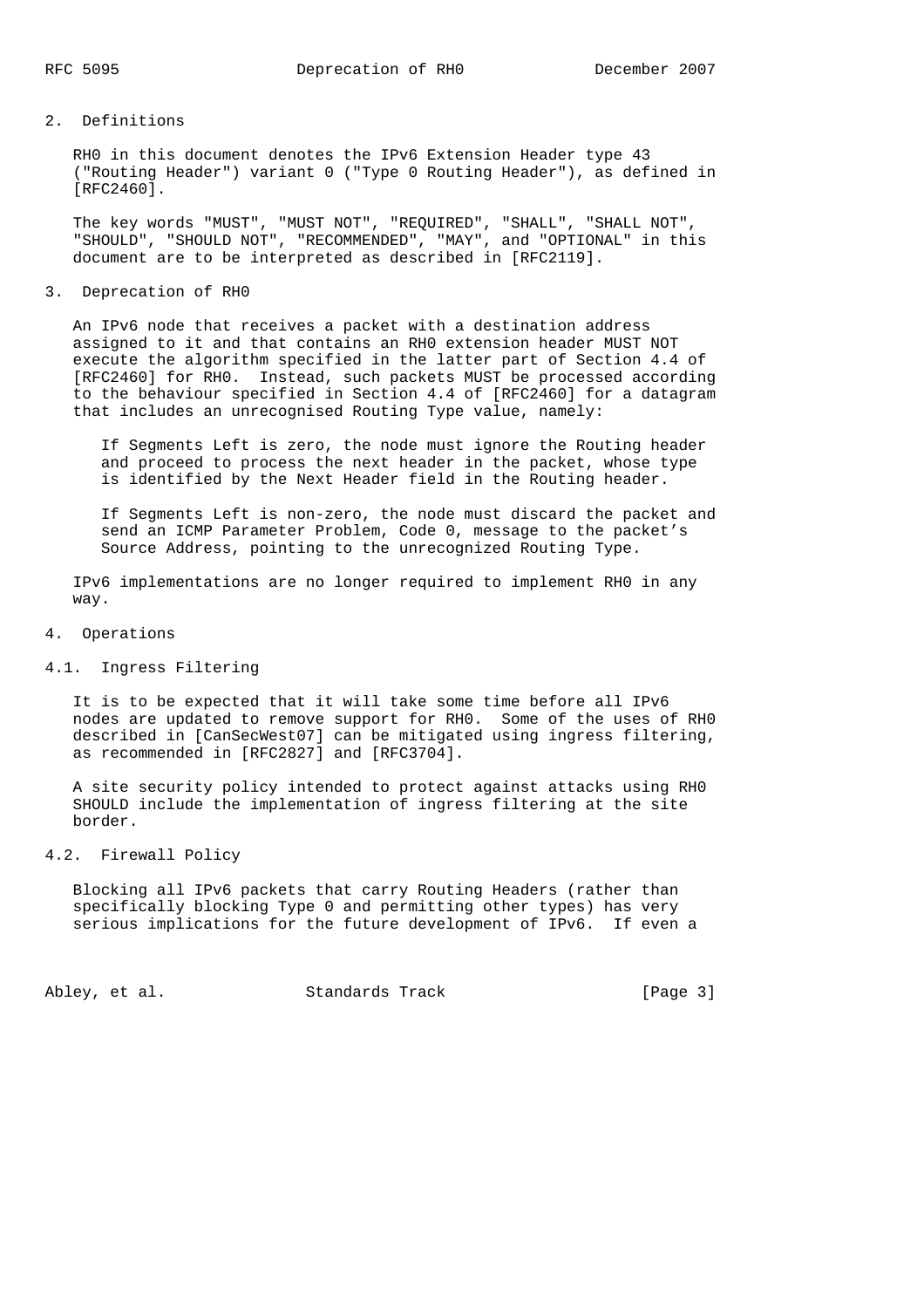small percentage of deployed firewalls block other types of Routing Headers by default, it will become impossible in practice to extend IPv6 Routing Headers. For example, Mobile IPv6 [RFC3775] relies upon a Type 2 Routing Header; wide-scale, indiscriminate blocking of Routing Headers will make Mobile IPv6 undeployable.

 Firewall policy intended to protect against packets containing RH0 MUST NOT simply filter all traffic with a Routing Header; it must be possible to disable forwarding of Type 0 traffic without blocking other types of Routing Headers. In addition, the default configuration MUST permit forwarding of traffic using a Routing Header other than 0.

## 5. Security Considerations

 The purpose of this document is to deprecate a feature of IPv6 that has been shown to have undesirable security implications. Specific examples of vulnerabilities that are facilitated by the availability of RH0 can be found in [CanSecWest07]. In particular, RH0 provides a mechanism for traffic amplification, which might be used as a denial of-service attack. A description of this functionality can be found in Section 1.

6. IANA Considerations

 The IANA registry "Internet Protocol Version 6 (IPv6) Parameters" should be updated to reflect that variant 0 of IPv6 header-type 43 ("Routing Header") is deprecated.

7. Acknowledgements

 This document benefits from the contributions of many IPV6 and V6OPS working group participants, including Jari Arkko, Arnaud Ebalard, Tim Enos, Brian Haberman, Jun-ichiro itojun Hagino, Bob Hinden, Thomas Narten, Jinmei Tatuya, David Malone, Jeroen Massar, Dave Thaler, and Guillaume Valadon.

Abley, et al. Standards Track [Page 4]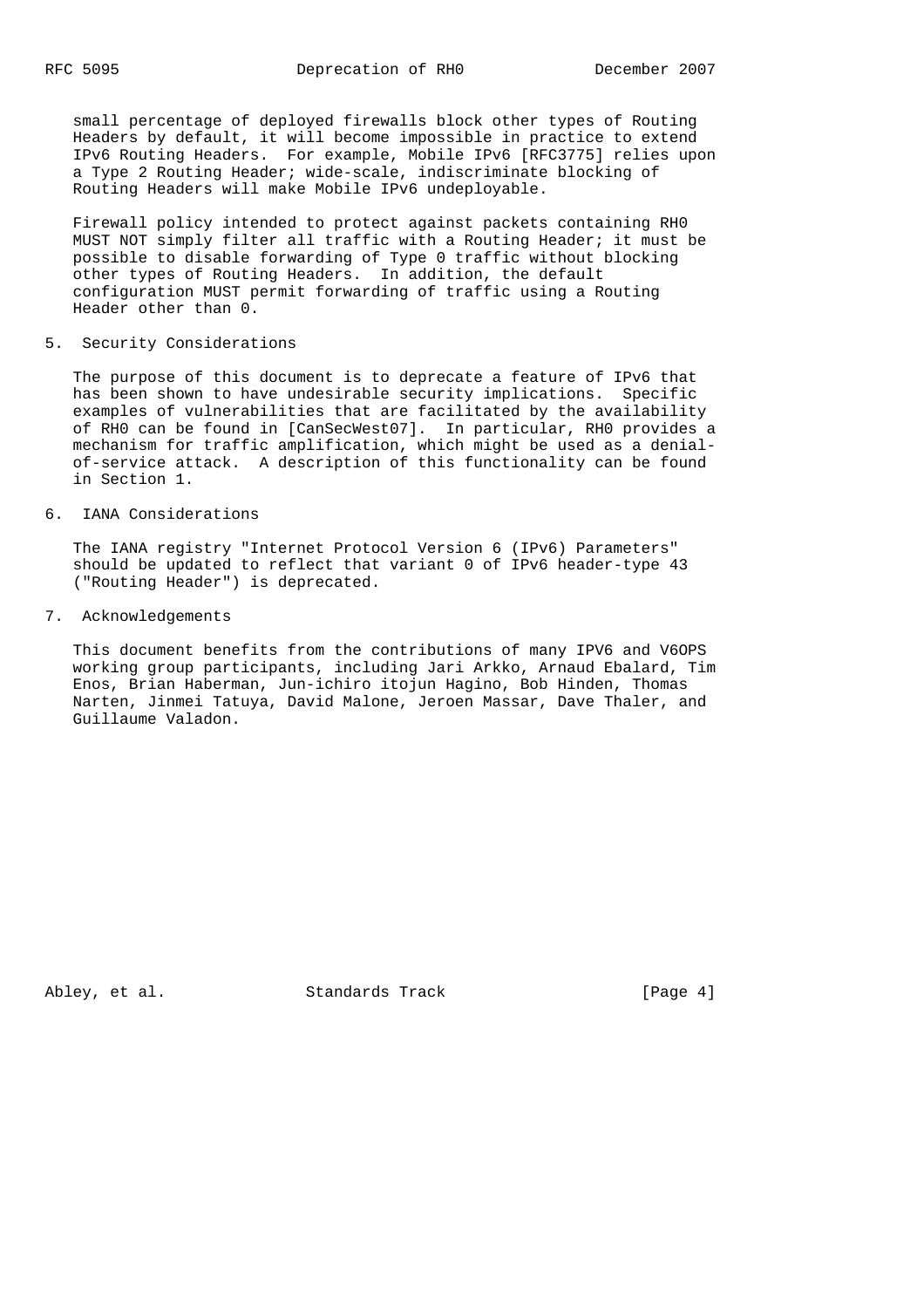### 8. References

8.1. Normative References

| [RFC2119] | Bradner, S., "Key words for use in RFCs to Indicate |  |  |  |  |  |
|-----------|-----------------------------------------------------|--|--|--|--|--|
|           | Requirement Levels", BCP 14, RFC 2119, March 1997.  |  |  |  |  |  |

 [RFC2460] Deering, S. and R. Hinden, "Internet Protocol, Version 6 (IPv6) Specification", RFC 2460, December 1998.

 [RFC4294] Loughney, J., "IPv6 Node Requirements", RFC 4294, April 2006.

# 8.2. Informative References

- [CanSecWest07] Biondi, P. and A. Ebalard, "IPv6 Routing Header Security", CanSecWest Security Conference 2007, April 2007. http://www.secdev.org/conf/IPv6\_RH\_security-csw07.pdf
- [Hosts] Savola, P., "Note about Routing Header Processing on IPv6 Hosts", Work in Progress, February 2002.
- [RFC2827] Ferguson, P. and D. Senie, "Network Ingress Filtering: Defeating Denial of Service Attacks which employ IP Source Address Spoofing", BCP 38, RFC 2827, May 2000.
	- [RFC3704] Baker, F. and P. Savola, "Ingress Filtering for Multihomed Networks", BCP 84, RFC 3704, March 2004.
	- [RFC3775] Johnson, D., Perkins, C., and J. Arkko, "Mobility Support in IPv6", RFC 3775, June 2004.
	- [RFC4942] Davies, E., Krishnan, S., and P. Savola, "IPv6 Transition/Co-existence Security Considerations", RFC 4942, September 2007.
	- [Security] Savola, P., "Security of IPv6 Routing Header and Home Address Options", Work in Progress, March 2002.

Abley, et al. Standards Track [Page 5]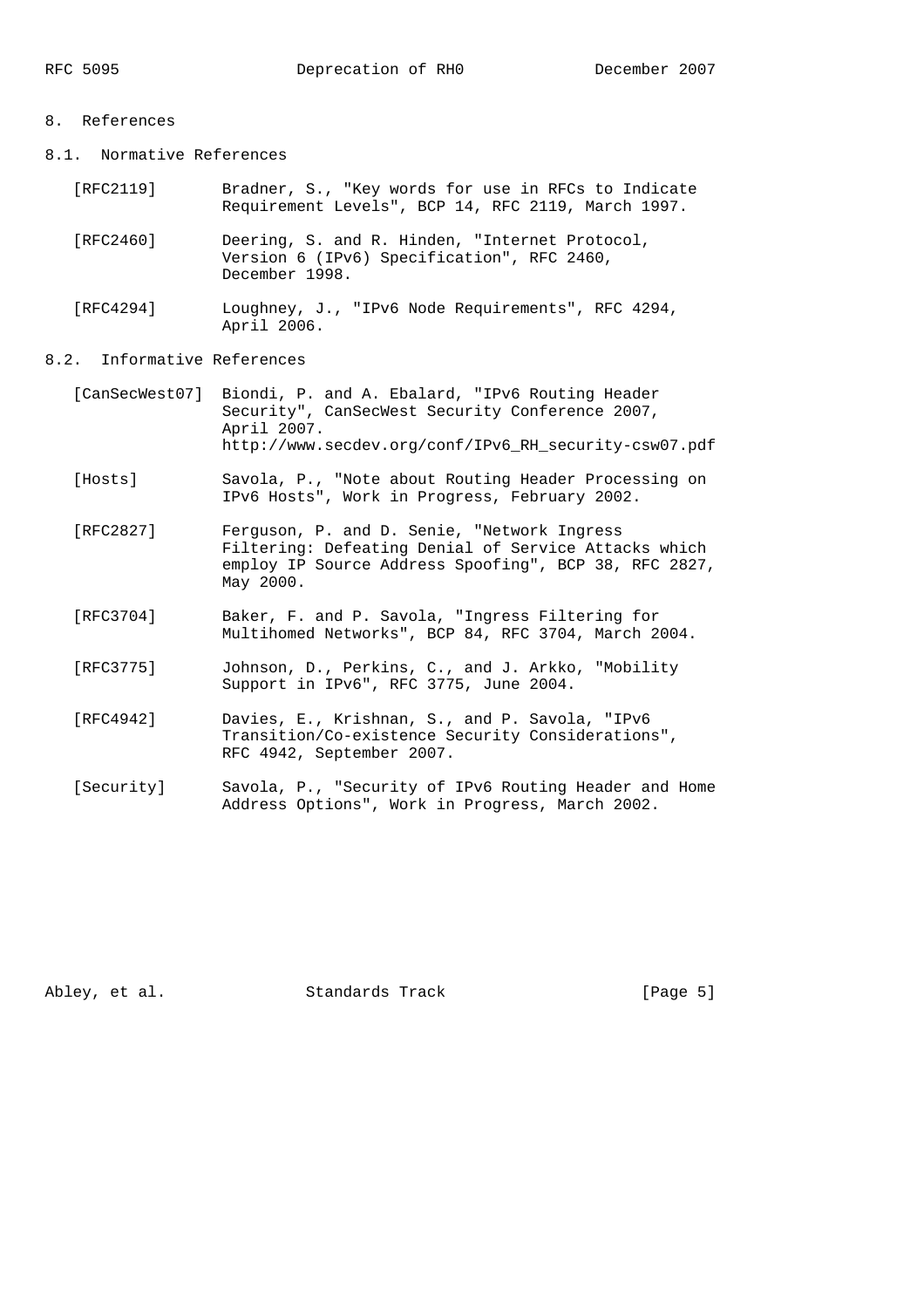Authors' Addresses

 Joe Abley Afilias Canada Corp. Suite 204, 4141 Yonge Street Toronto, ON M2P 2A8 Canada

 Phone: +1 416 673 4176 EMail: jabley@ca.afilias.info

 Pekka Savola CSC/FUNET Espoo, Finland

EMail: psavola@funet.fi

 George Neville-Neil Neville-Neil Consulting 2261 Market St. #239 San Francisco, CA 94114 USA

EMail: gnn@neville-neil.com

Abley, et al. Standards Track [Page 6]